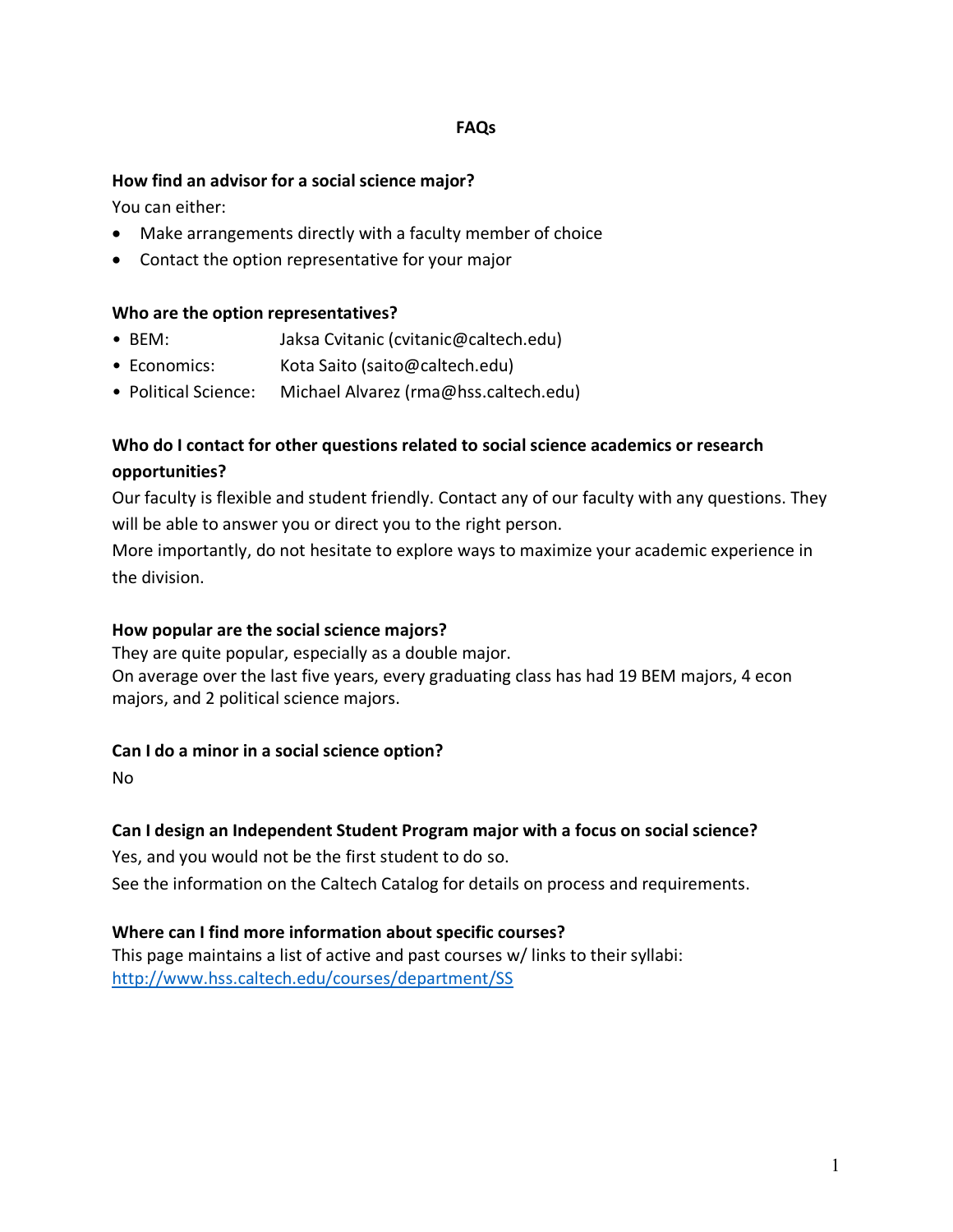# **Can I get credit for social science courses taken elsewhere (e.g., during a study abroad program)? How?**

In general, Caltech students should fulfill Caltech course requirements by taking courses at Caltech. Students are expected to have a well-reasoned educational goal for taking classes elsewhere. The only exceptions are transfer students admitted to advanced standing.

Credit for comparable work done at other institutions with similar academic standards is not granted automatically.

Students who wish to take courses elsewhere (whether on leave, in the summer, or during the academic year) should consult, in advance, with the executive officer for the humanities or the executive officer for the social sciences, or their designees, to minimize any misunderstanding regarding the nature of credit they may receive.

Upon completion of the course, the student must obtain an Allowance of Credit form from the registrar, obtain the signed approval of the executive officer, or his or her designee, for transfer credit, and return the completed form to the Registrar's Office.

The executive officers are the final authority in the allowance of credit in HSS courses. Guidelines and specific information about allowance of credit are available from the Division of the Humanities and Social Sciences.

Executive officer for Social Sciences: Robert Sherman (Sherman @hss.caltech.edu)

### **Can I get credit for AP social science courses?**

No. Courses at Caltech are significantly more advanced than any AP course that you might have taken in high-school.

### **Are there any social science undergraduate student prizes?**

Currently, we have the following two prizes:

David M. Grether Prize in Social Science**.** Established in 2012 and awarded by a committee of social science faculty, the David M. Grether Prize in Social Science rewards outstanding performance and creativity by a Caltech undergraduate who completes one of the social science options. It is funded by Susan G. Davis in recognition of David M. Grether's contributions to econometrics and experimental economics and his service to HSS.

Eleanor Searle Prize in Law, Politics, and Institutions. Established in 1999 by friends and colleagues in honor of Eleanor Searle—who was the Edie and Lew Wasserman Professor of